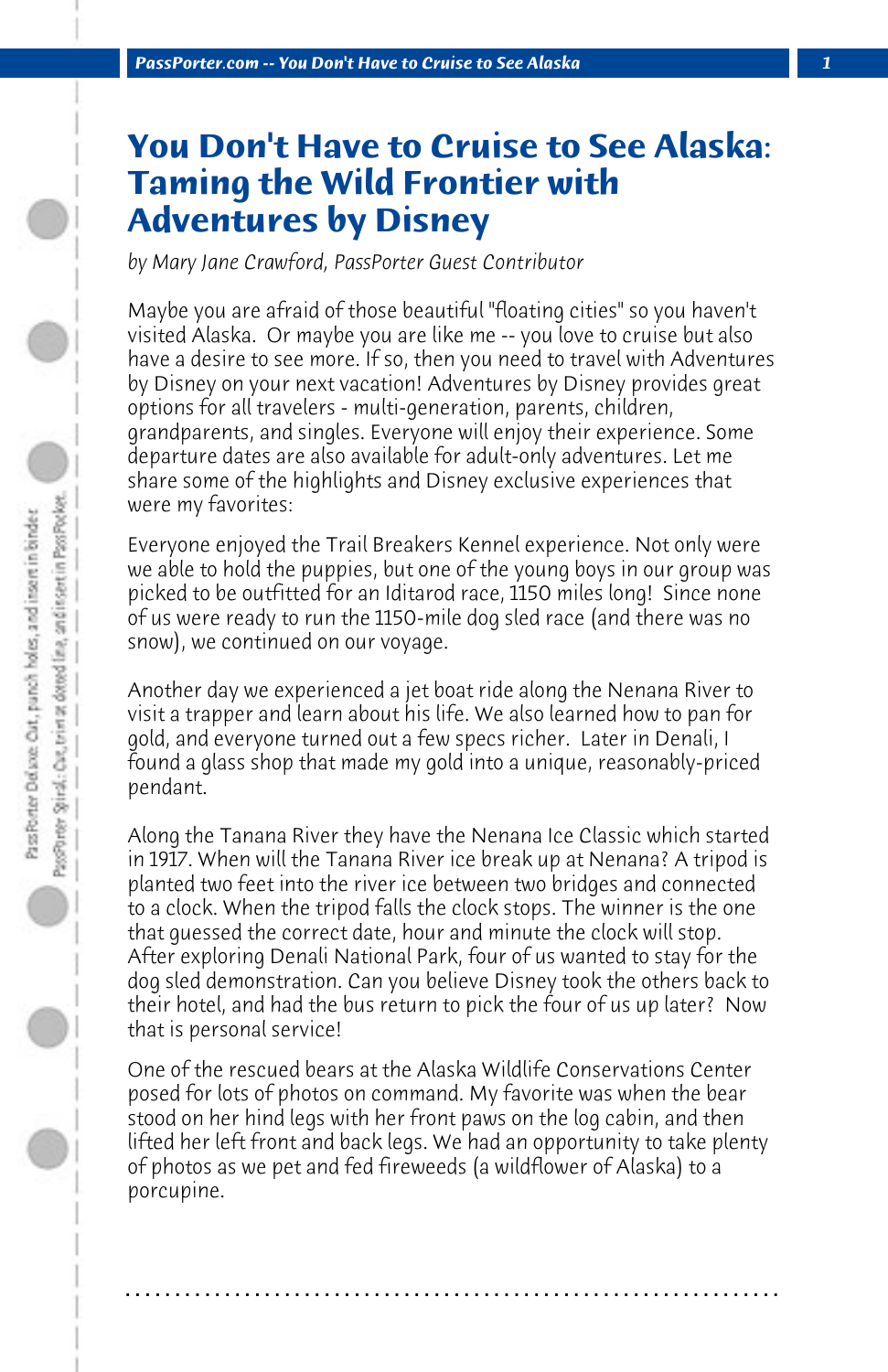*PassPorter.com -- You Don't Have to Cruise to See Alaska (continued) 2*

It wouldn't be a trip to Alaska if we didn't ride the scenic Alaska Railroad. We were transported to the tranquil Placer River for our raft ride to see Spencer Glacier. From the shoreline, the glaciers didn't appear to be very big, but as we moved closer the ice blue became more vibrant and they were considerably larger. We came so close, that we could actually touch the glacier -- another thrilling encounter!

At Kenai Fjord National Park, we took a cruise on a catamaran. When an animal was spotted, our captain would drift in close for photos and a better view. After hours, we had a private tour of the Alaska Sea Life Center. No crowds - just the 28 of us. We e[njoyed a hands-on](http://www.cruisingco.com/) [experience petting and v](http://www.mouseearvacations.com/)iewing puffins, starfish, and numerous other beautiful sea life.

Our accommodations during the adventure were always exceptional, providing beautiful views and large rooms. Most of the meals and tips were included. Our bus was very comfortable and large enough to hold twice as many people. The extraordinary Adventures by Disney Guides were always with us, extremely knowledgeable, and made sure our [vacation was perfect. Special activities were arranged f](http://www.passporter.com/articles/alaska-adventures-by-disney.php)or the children throughout the trip. It was very educational, exciting, and enjoyable in every way!

Remember, Adventures by Disney offers many fabulous destinations around the world. Contact your MouseEarVacations.com&req; Travel Specialist to book yours today!

*About The Author: Mary Jane is an agent with* CruisingCo.com and MouseEarVacations.com. She has taken two Adventures by Disney vacations, and is looking forward to her next Disney cruise aboard the Disney Dream in 2011!

*Article last updated: 05-26-2010*

*View the latest version online at: http://www.passporter.com/articles/alaska-adventures-by-disney.html*

*Copyright by Mary Jane Crawford. All rights reserved under International and Pan-American Copyright Conventions. No part of this publication may be stored in a retrieval system or transmitted in any form by any means electronic, mechanical, photocopying, recording, scanning, or otherwise, except as permitted under sections 107 or 108 of the 1976 United States Copyright Act. Resale of this guide is strictly prohibited without the copyright holder's permission. If you purchased this publication from someone other than PassPorter Travel Press, please call 877-929-3273.*

**. . . . . . . . . . . . . . . . . . . . . . . . . . . . . . . . . . . . . . . . . . . . . . . . . . . . . . . . . . . . . . . . . .**